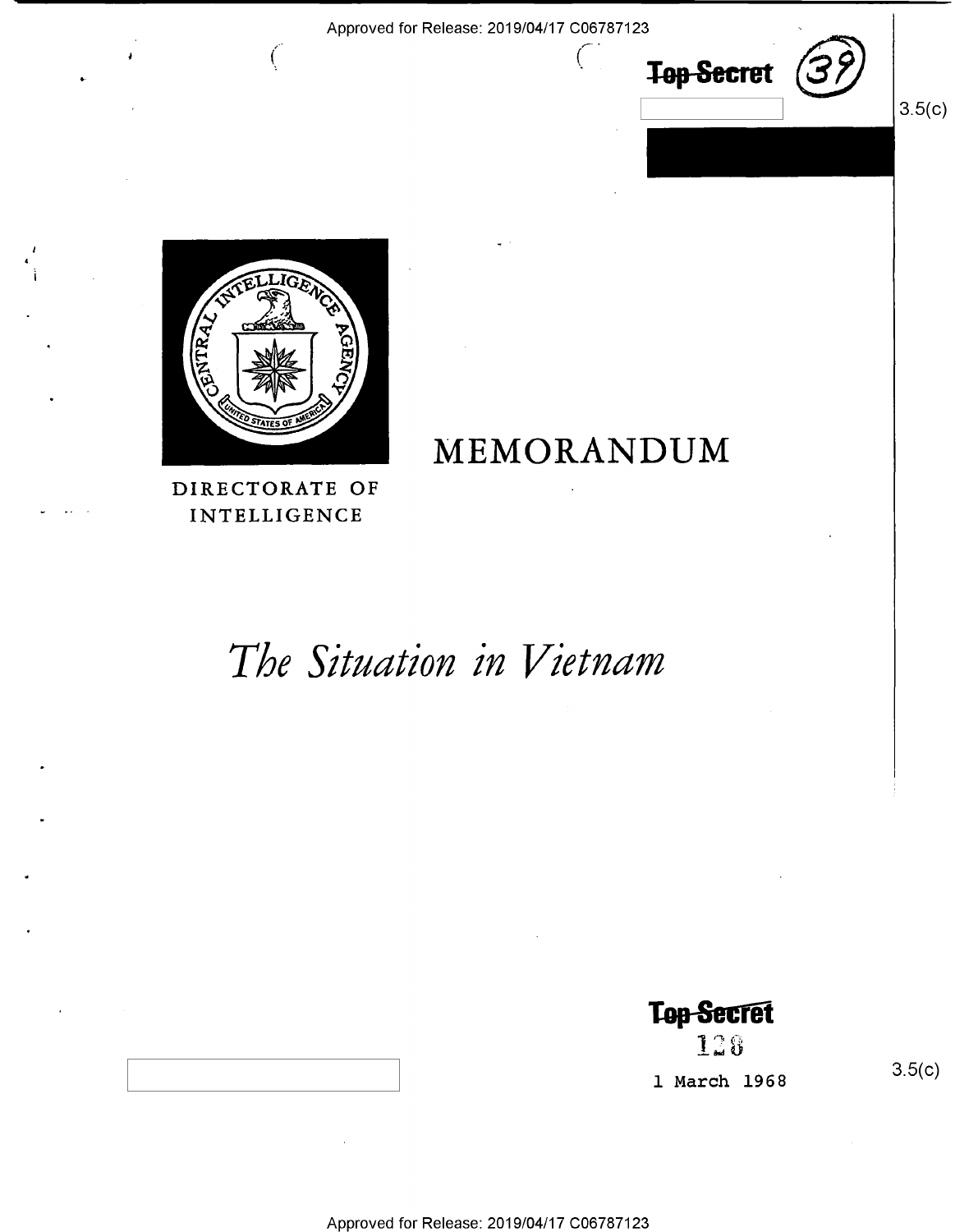

Information as of  $1600$ l March 1968

 $\Box$  s.5(c)

#### HIGHLIGHTS

L

I

An enemy ground assault on the Khe Sanh base<br>has been repulsed. The Communists have suffered a<br>serious reverse in their largest effort at sea<br>infiltration to date.

I. The Military Situation in South Vietnam:<br>Communist troops launched a ground attack against<br>the allied outpost at Khe Sanh early on 1 March<br>(Paras. 1-3). Scattered enemy actions were re-<br>ported throughout the remainder o munists are planning large-scale activity in the  $w$  as  $3:3(h)(2)$  western highlands on 3 March (Paras. 7-9).

Three enemy trawlers were sunk off the coast of South Vietnam (Paras. l2-18). Both allied and enemy casualties continue to rise sharply (Paras.<br>19-21).

The Communists may have snared a prominent Buddhist<br>to support their new front (Paras. 1-2). A Commu-II. Political Developments in South Vietnam: nist mass atrocity has been unearthed in Hue<br>(Paras. 3-4). The merger of the Thieu-endorsed Popular Front for National Reconstruction with<br>Senator Tran Van Don's People's Committee to Save<br>the Nation appears in the offing (Paras. 5-7). The Lower House on, I March overwhelmingly rejected Thieu's request for sweeping powers in the economic area (Paras. 8-9).

III. Military Developments in North Vietnam: There is nothing of significance to report.

 $\blacksquare$ 

| TOP-SECRET |
|------------|
|            |

\ s.5(¢

#### Approved for Release: 2019/04/17 C06787123

 $3.5(c)$ 

3.3(h)(2)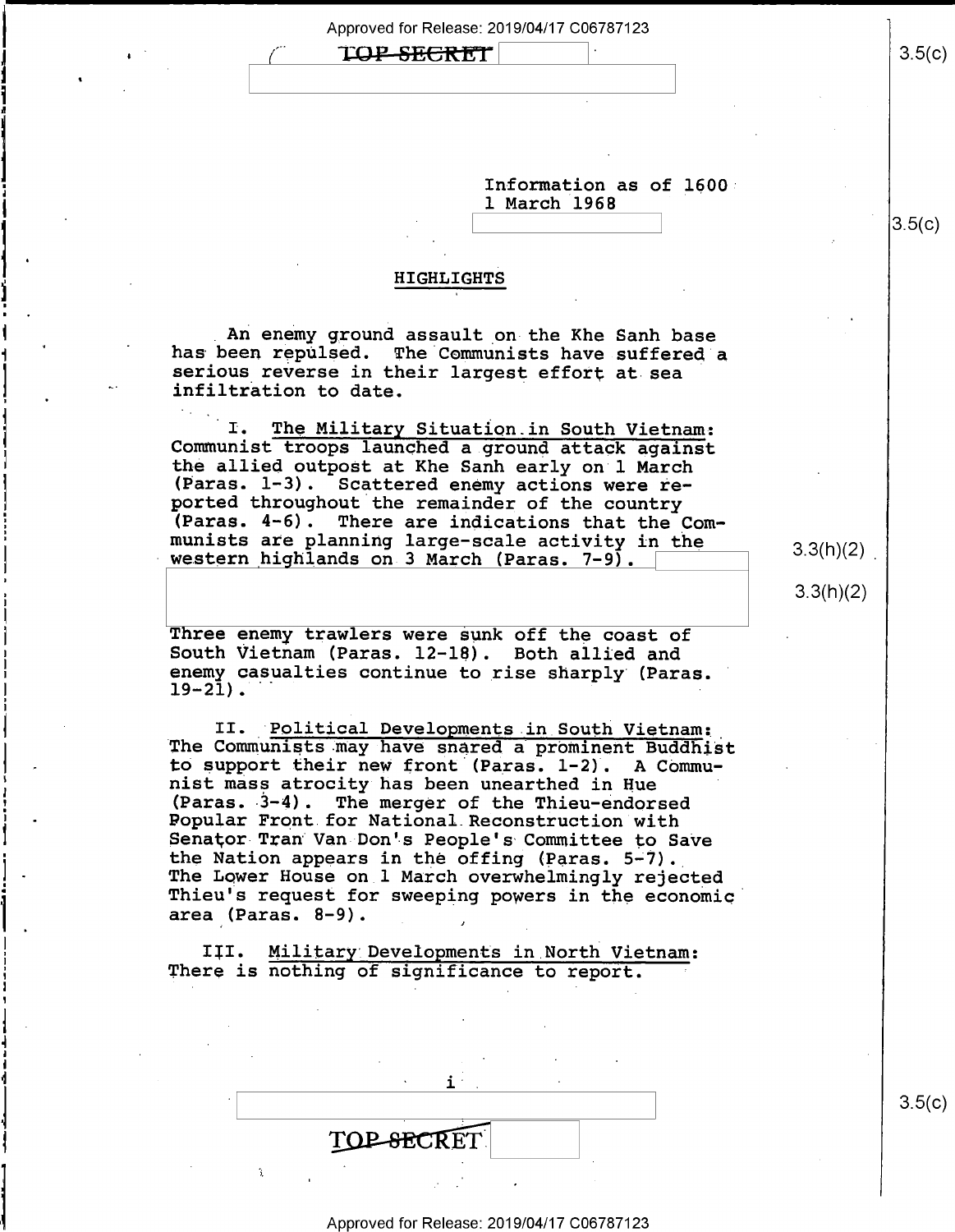$\bar{z}$ 

**KHE SANH BASE** 

 $\sqrt{2}$ 



69782 3-68 CIA

Approved for Release: 2019/04/17 C06787123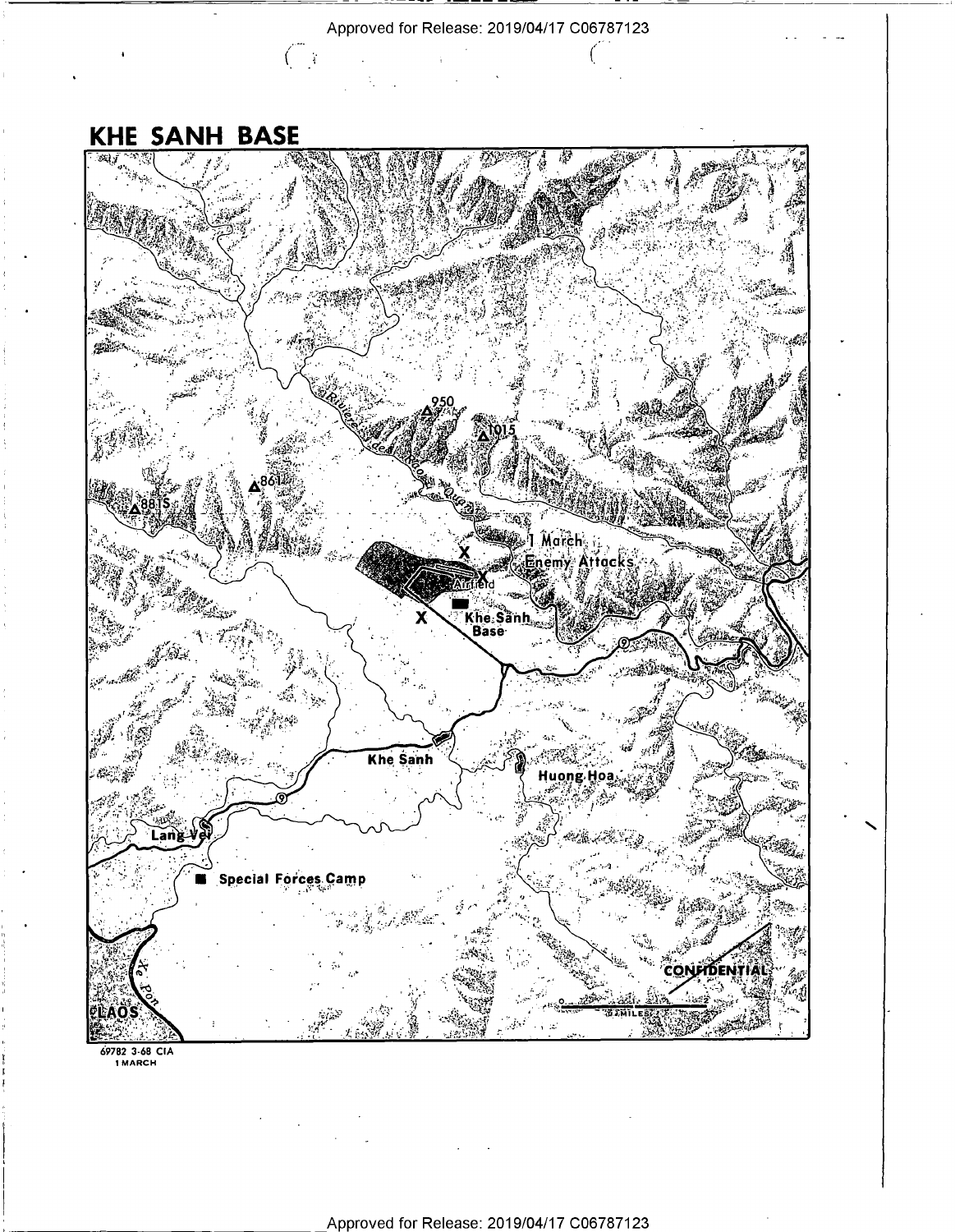Approved for Release: 2019/04/17 C06787123;

TOP SE<del>GRET</del>

#### I. THE MILITARY SITUATION IN SOUTH VIETNAM

1. Communist military activities were at a.<br>near-normal, pre-Tet level throughout most of the country on 29 February - 1 March. Aside from a-<br>ground attack at Khe Sanh, enemy efforts were limited to small-scale skirmishes and some shellings.

2. At the Khe Sanh Base, North Vietnamese regu- lars launched a ground probe early on~l March. Communist.infantrymen, led by sappers, who placed explosive charges. under the barrier wire, hit the east-<br>ern perimeter which is defended by the South Vietnamese 37th Ranger Battalion. Enemy troops also made small probes against the northeast and southern sec-<br>tions of the base.

3. Sixty-seven North Vietnamese were killed be-<br>fore they withdrew from battle in the face of heavy allied firing. Allied casualties were reported as<br>light. As the Communists, aided by extensive tunnel-<br>ing, edge close to the allied base, similar probes to test the camp's defenses can be expected.

4. In the central part of the country, Commu-<br>nist forces continue to maintain pressure on the highland provinces of Kontum, Darlac, and Pleiku. Pleiku.<br>city and a nearby air base were hit by mortars on 1 March and enemy units staged several light probes northand northeast of Kontum city on 29 February.

5. Seven enemy-initiated military actions were<br>reported on 29 February - l March in South-Vietnam's<br>III Corps. The majority of these incidents occurred in Hau Nghia Province. One was a large-scale mortar barrage against a US Army base camp some l5 miles west  $of$  Saigon. -I

6. In the delta provinces, scattered skirmishes and shellings of outposts and district towns by the Viet Cong took place on 29 February. Most of the in- cidents were concentrated in Vinh Long and Dinh Tuong provinces. ,

l March 1968

 $I-1$ 

TOP-SECRET

X

 $3.5(c)$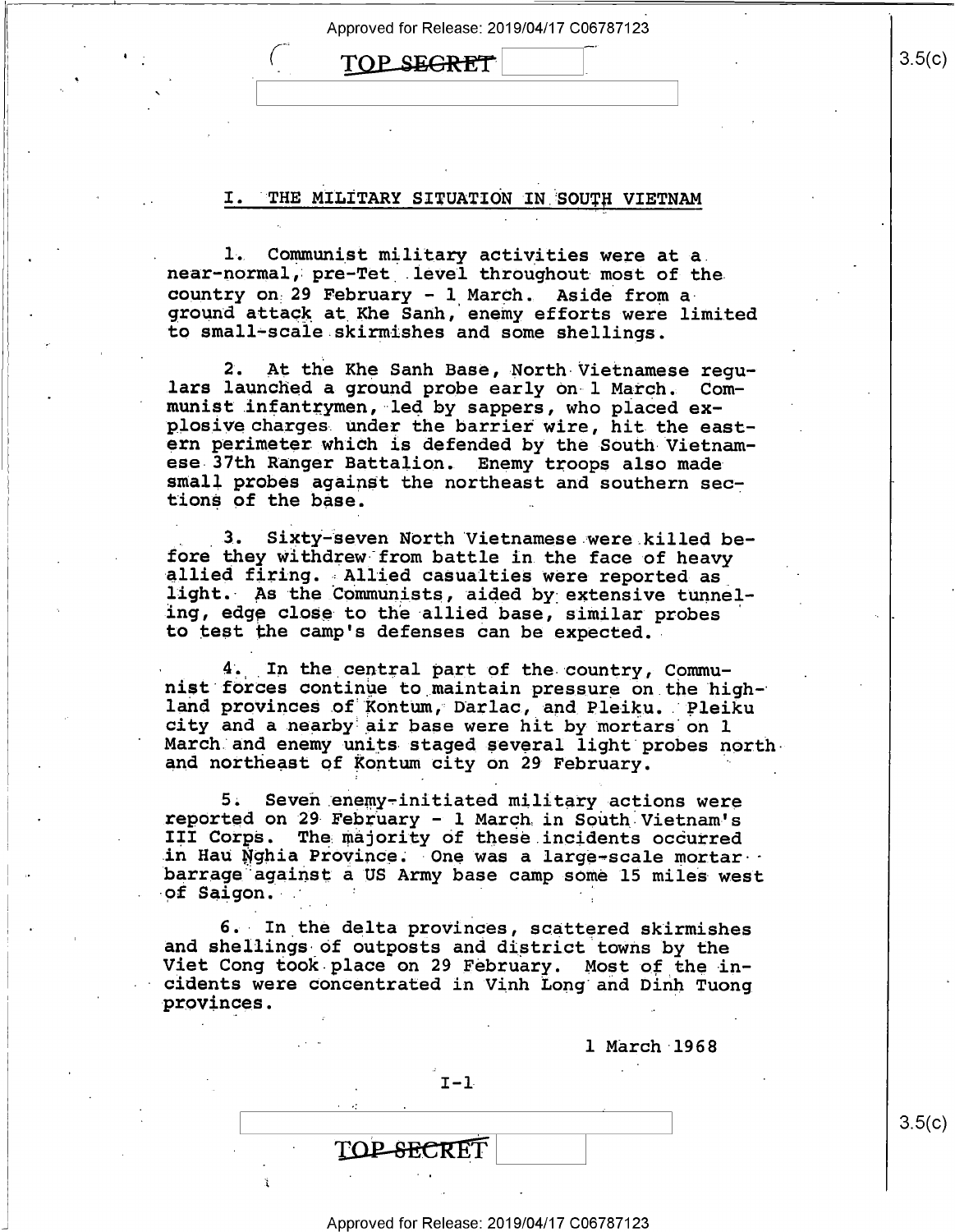

<sup>69783 3-68</sup> CIA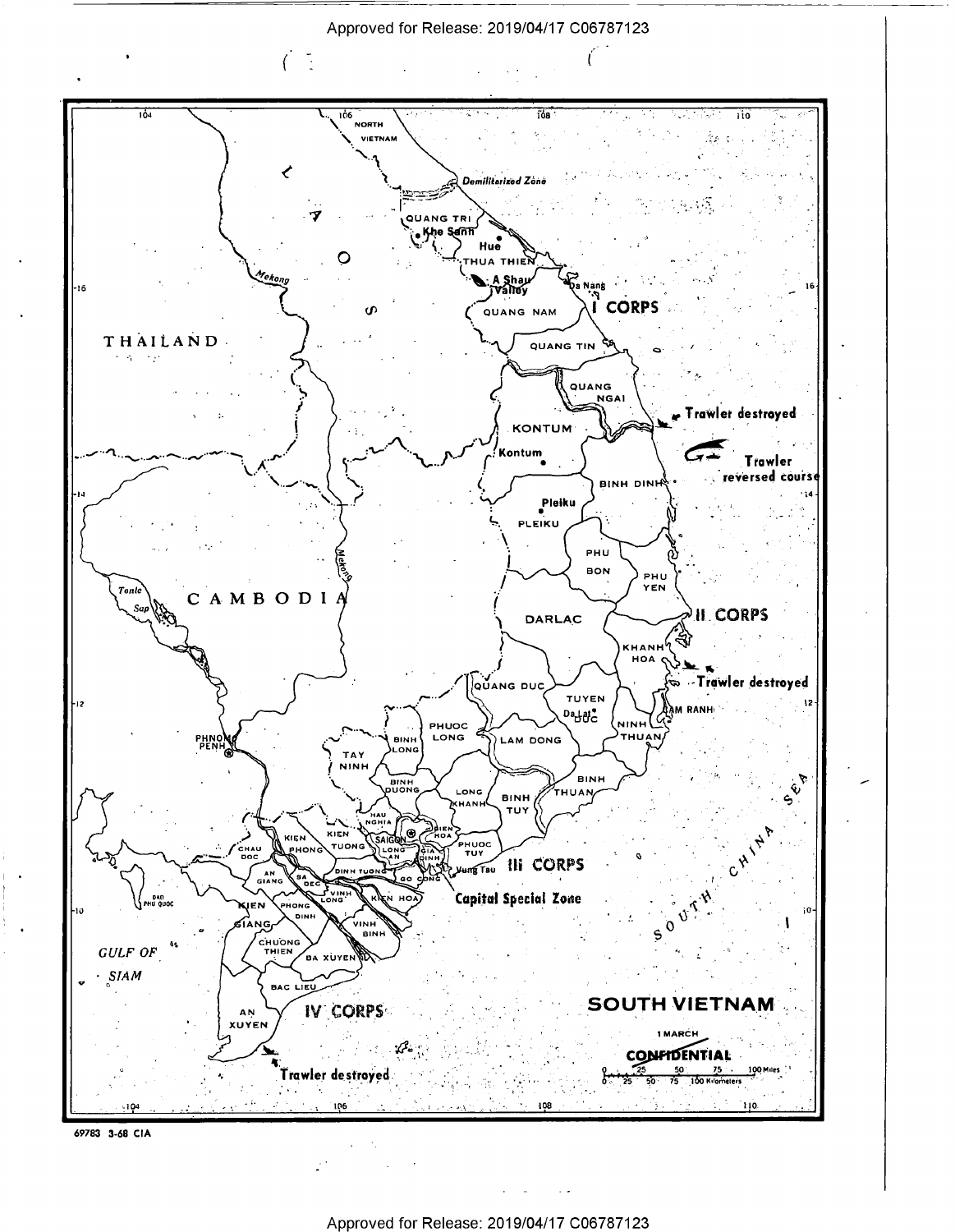# TOP SECRET

#### Communist\_Sea.Infiltration Thwarted

 $\mathbf{K}$  is a set of  $\mathbf{K}$  in the set of  $\mathbf{K}$ 

\

12. A large-scale Communist sea infiltration effort ended in apparent failure when three 100-foot steel-hull trawlers were destroyed by explosions dur-<br>ing the night of 29 February - 1 March on South Vietnam's coast. A fourth trawler headed toward Binh Dinh<br>Province sensed trouble and reversed course. Accord-Province sensed trouble and reversed course. ing to late reports, the vessel was in international waters and under allied surveillance.

13. The trawlers apparently attempted to land supplies in coastal areas of Quang Ngai, Khanh Hoa, and An Xuyen provinces, all of which have long been sus-<br>pected entry points for maritime infiltration. Follow-<br>ing procedures observed in previous Communist waterborne supply operations, one of the vessels was blown up after it had been fired upon by allied forces. "The other two trawlers were apparently destroyed by al- lied mortar and naval gunfire.

14. One of these trawlers can transport up to 100 tons of munitions to South Vietnam in a matter of days.<br>The risk of detection and loss of cargo is high, how-<br>ever. In contrast, it would take weeks to move similar amounts to coastal South Vietnam-through the overland infiltration corridors. Accordingly, the magnitude of the sea infiltration effort, the largest yet detected in Vietnam and the first seen in eight months, and the clear willingness of the Communists to accept the risks of such a venture suggest enemy forces in these coastal areas have an urgent need for supplies, possibly to support another series of attacks. In contrast, it would take weeks to move similar

15. Four enemy 40-foot junks also were sighted<br>on 1 March at the mouth of the Cua Viet in northeast-<br>ern Quang Tri Province. One junk containing arms and<br>ammunition was captured. Late reports indicate three<br>others were loc mouth and-are under surveillance.

l March 1968

 $I=3$ .

' '

TOP SEGRET

Approved for Release: 2019/04/17 C06787123

 $3.5(c)$ 

 $\sim$  3.5 $\sim$  3.5 $\sim$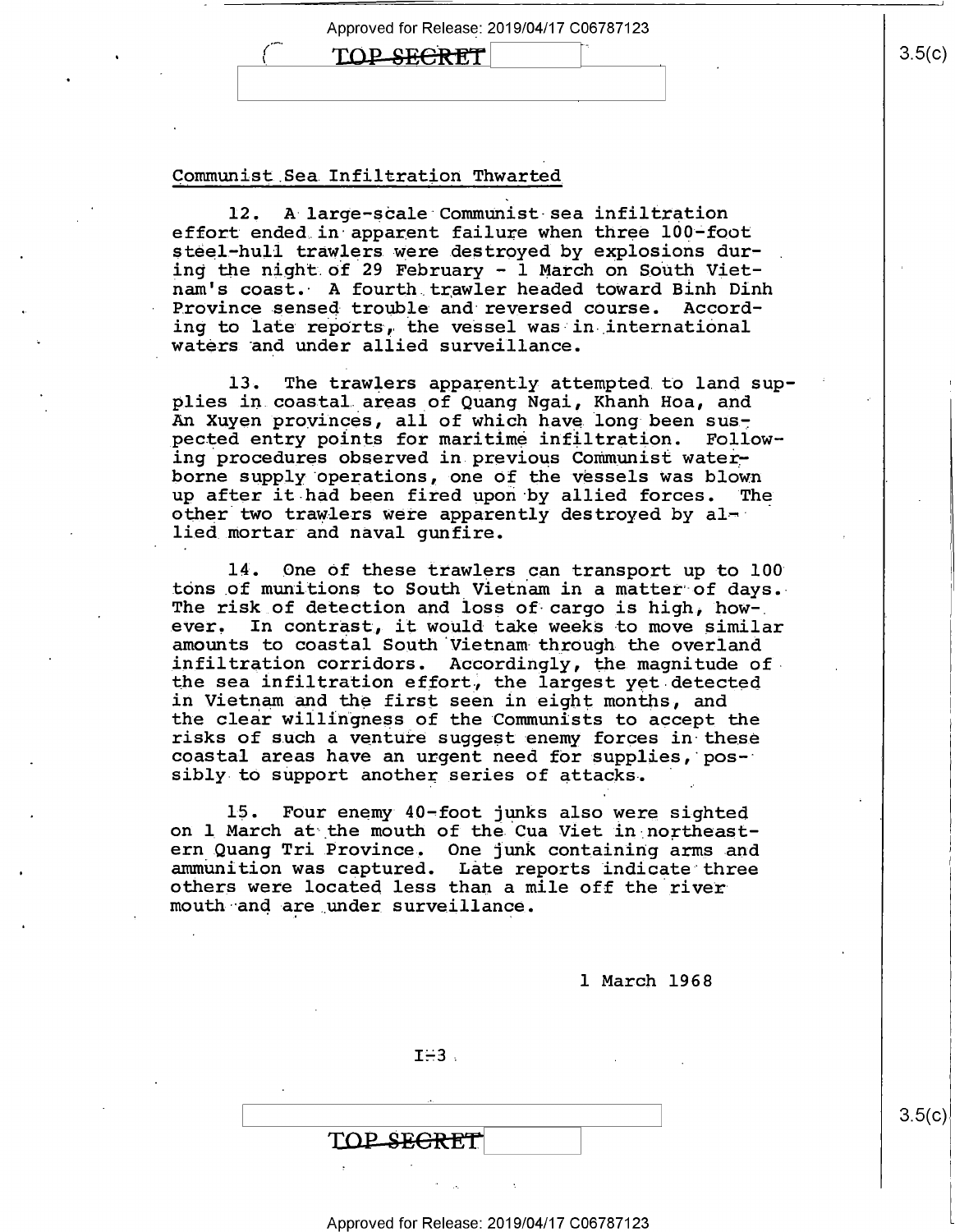1

 $3.5(c)$ 

3.3(h)(2)

 $3.5(c)$ 

TOP-SECRET

n

16. These junks may have attempted to supply<br>major elements of North Vietnam's 324B Division now<br>in this general area. The use of junks in this<br>instance decreases the risk of cargo loss to the Communists and suggests enemy supply-requirements in this area are less urgent than farther south.

17. Recent unusual activity by Chinese naval<br>forces in the northern Gulf of Tonkin suggests the<br>Chinese may be assisting in enemy trawler operations; Since 9 January, four Chinese minesweepers have been operating north of Hainan Island.

18. Chinese vessels have assisted North Viet-<br>namese sea infiltration missions through the Hainan Straits in the past and may have done so in the case of four trawlers detected on 29 February - 1 March.

#### Allied and Enemy\_Casualties Rise Sharply

19. Both allied and enemy battle deaths continue to rise sharply. During the first two months<br>of 1968 nearly 3,000 American troops have been killed. The weekly average of US combat deaths this year is about 350, nearly double the figure for 1967 when an average of some 180 US troops were killed each week. In 1966 the weekly average of US deaths was 96; in 1965, 26.

20. South Vietnamese and other allied casual-<br>ties have also been high this year, continuing the<br>upward trend since 1965. The South Vietnamese have<br>lost approximately 510 killed per week so far this year, compared with 206 per week last year and 182<br>in 1966. Third country allies have lost 28 men<br>killed per week so far this year compared with 21 killed per week in 1967 and 11 per week in 1966.

21. Reports of Viet Cong and North Vietnamese Army casualties have reached unprecedented highs -

; \_l March 1968

 $I-4$ .

 $\mathcal{L} \equiv \mathcal{L} \equiv \mathcal{L} \equiv \mathcal{L} \equiv \mathcal{L} \equiv \mathcal{L} \equiv \mathcal{L} \equiv \mathcal{L} \equiv \mathcal{L} \equiv \mathcal{L} \equiv \mathcal{L} \equiv \mathcal{L} \equiv \mathcal{L} \equiv \mathcal{L} \equiv \mathcal{L} \equiv \mathcal{L} \equiv \mathcal{L} \equiv \mathcal{L} \equiv \mathcal{L} \equiv \mathcal{L} \equiv \mathcal{L} \equiv \mathcal{L} \equiv \mathcal{L} \equiv \mathcal{L} \equiv \mathcal{L} \equiv \mathcal{L} \equiv \mathcal{L} \equiv \mathcal{$ 

TOP <del>SEC</del>RET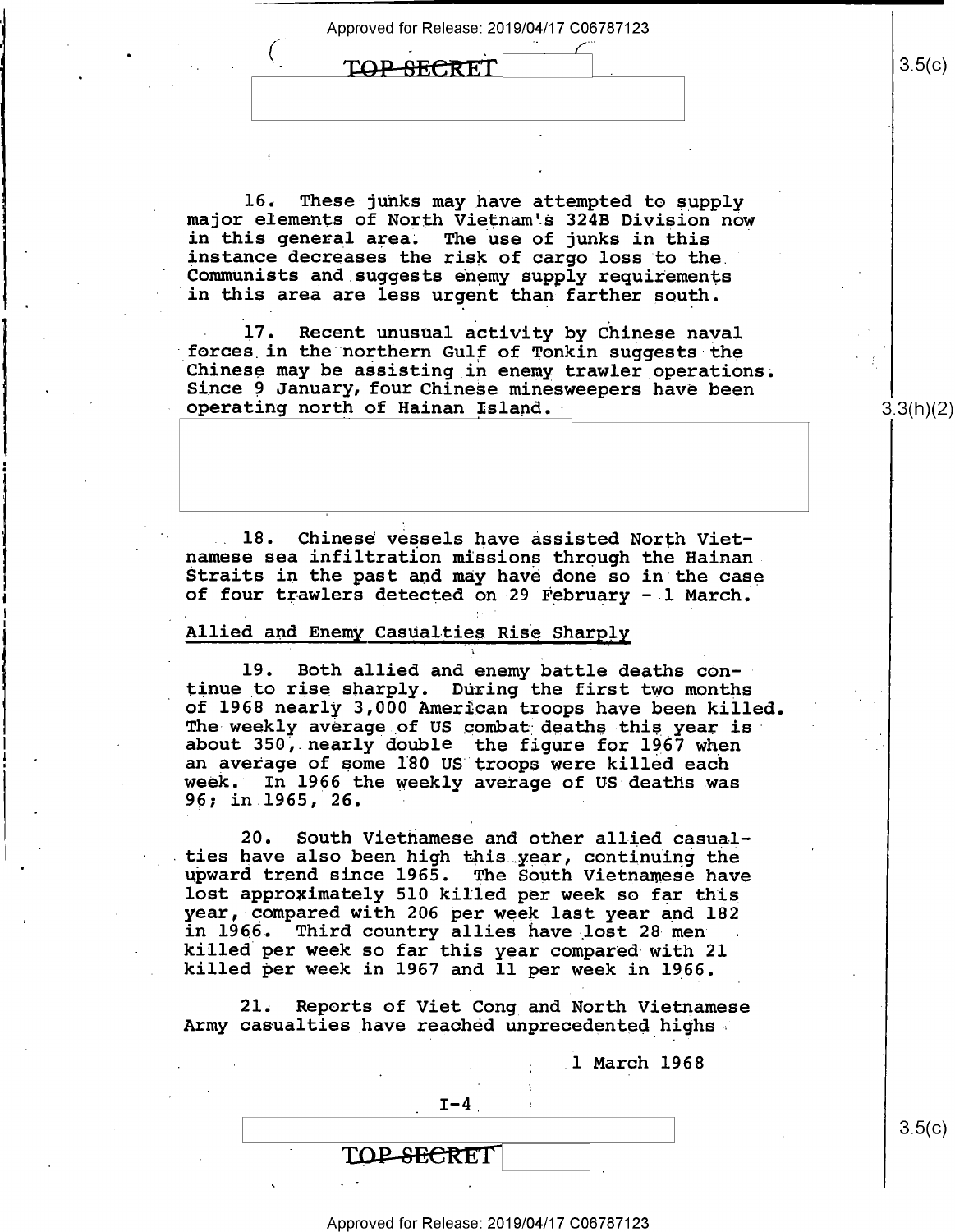**TOP-SECRET** 7 3.5(c)

reported killed in all of  $1967--86$ , 710. this year. Nearly 50,000 enemy reportedly have been killed. This is more than half the number of enemy

|                             | US.    | $SUN**$ | Third<br>Country | VC/NVA  |
|-----------------------------|--------|---------|------------------|---------|
| $1968*$                     | 2,987  | 4,400   | 240              | 49,442  |
| Per Week                    | 350    | 510     | 28               | 5,800   |
| 1967                        | 9,353  | 10,739  | 1,105            | 86,710  |
| Per Week                    | 180    | 206     | 21               | 1,688   |
| 1966                        | 5,008  | 9,469   | 566              | 55,524  |
| Per Week                    | 96     | 182     | 11               | 1,065   |
| 1965                        | 1,369  | 11,243  | 31               | 35,436  |
| Per Week                    | 26     | 216     |                  | 680     |
| Cumulative<br>From Jan 1961 | 19,009 | 56,386  | 1,943            | 296,676 |

Combat.Deaths.

\*As of 29 February.

 $\curvearrowright$ .

1

 $\hat{\tau}_1$ 

 $\mathbf{I}$ 

~

'1

1

ŧ.

I:

\*\*Data on South Vietnamese casualties this year are subject to revision because reporting from irregular forces in rural areas is incomplete.

1 March 1968

TOP SECRET

#### Approved for Release: 2019/04/17 C06787123

 $I - 5$ 

 $\left( \begin{smallmatrix} 3.5( c ) \end{smallmatrix} \right)$ 

|3.5(c<br>3.5(c)<br>⊺

 $\lambda$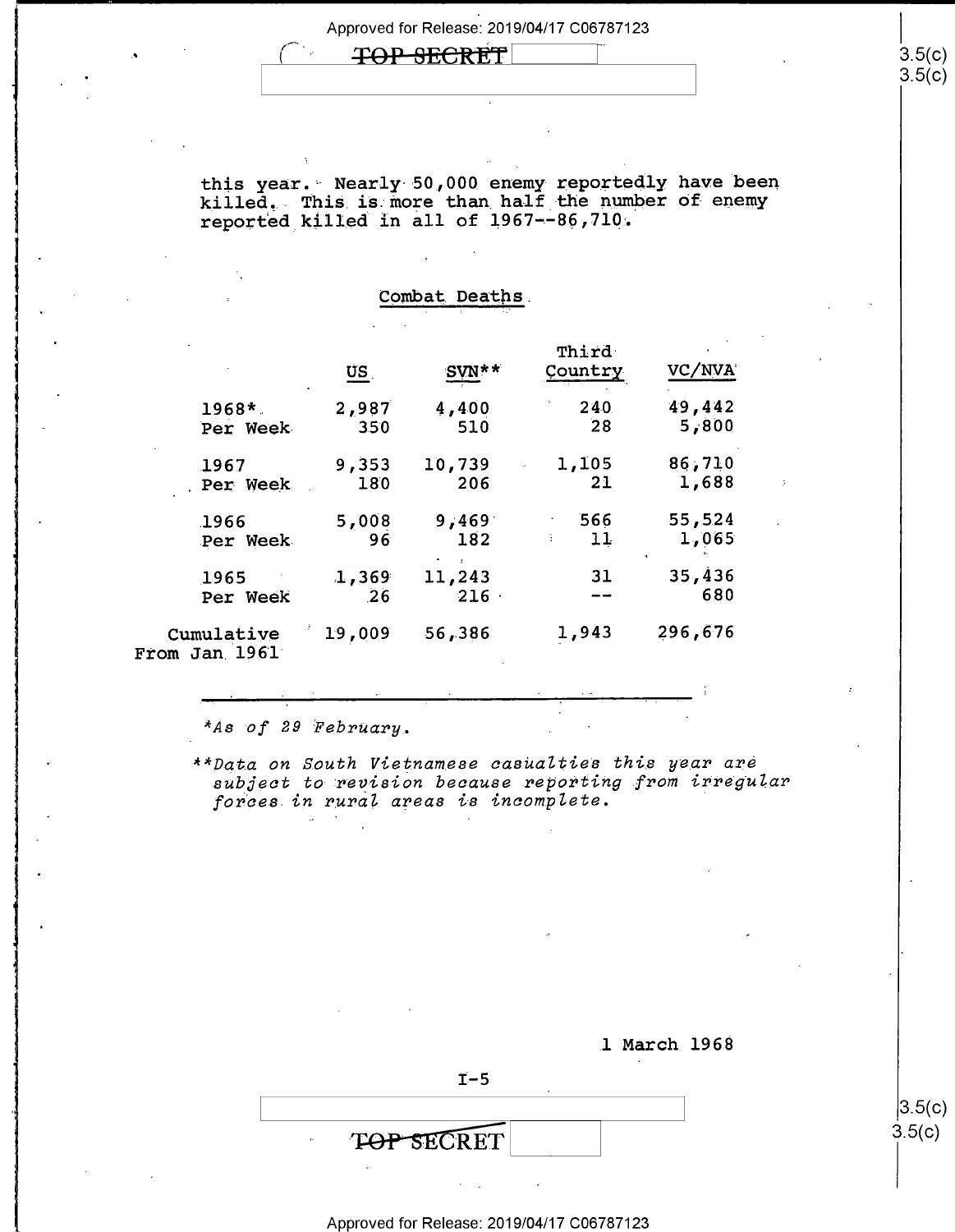| TOP-SECRET |  |
|------------|--|
|            |  |
|            |  |

#### II. POLITICAL DEVELOPMENTS IN SOUTH VIETNAM

1. Liberation Radio on 28 February carried the<br>first known endorsement by a prominent Vietnamese of<br>Communist political objectives in South Vietnam. The<br>statement of support was allegedly signed by Thich<br>Don Hau, doyen of

2. There have been indications that at least<br>some Buddhist militants in Hue cooperated with the<br>Communist attack, but the activities and whereabouts<br>of Hau have not been established. It is possible<br>that his statement was n

#### Communist Atrocity in Hue

1

~

3. According to the Thua Thien province chief,<br>Colonel Pham Van Khoa, 77 bodies were recovered<br>from a mass grave in Hue on 28 February. The victims<br>were found shot in the back and their hands tied.<br>Khoa told a US Embassy o for Americans.

4. The victims apparently had been dead about<br>ten days and may have been executed after trials by a Communist "citizens court" which was reported  $|$ 

 $\Box$  to have been operating in the vicinity of the mass grave site.

1 March 1968

| $TI-1$            |  |
|-------------------|--|
|                   |  |
| <b>TOP-SECRET</b> |  |

3.3(h)(2)

 $3.5(c)$ 

3-5(0)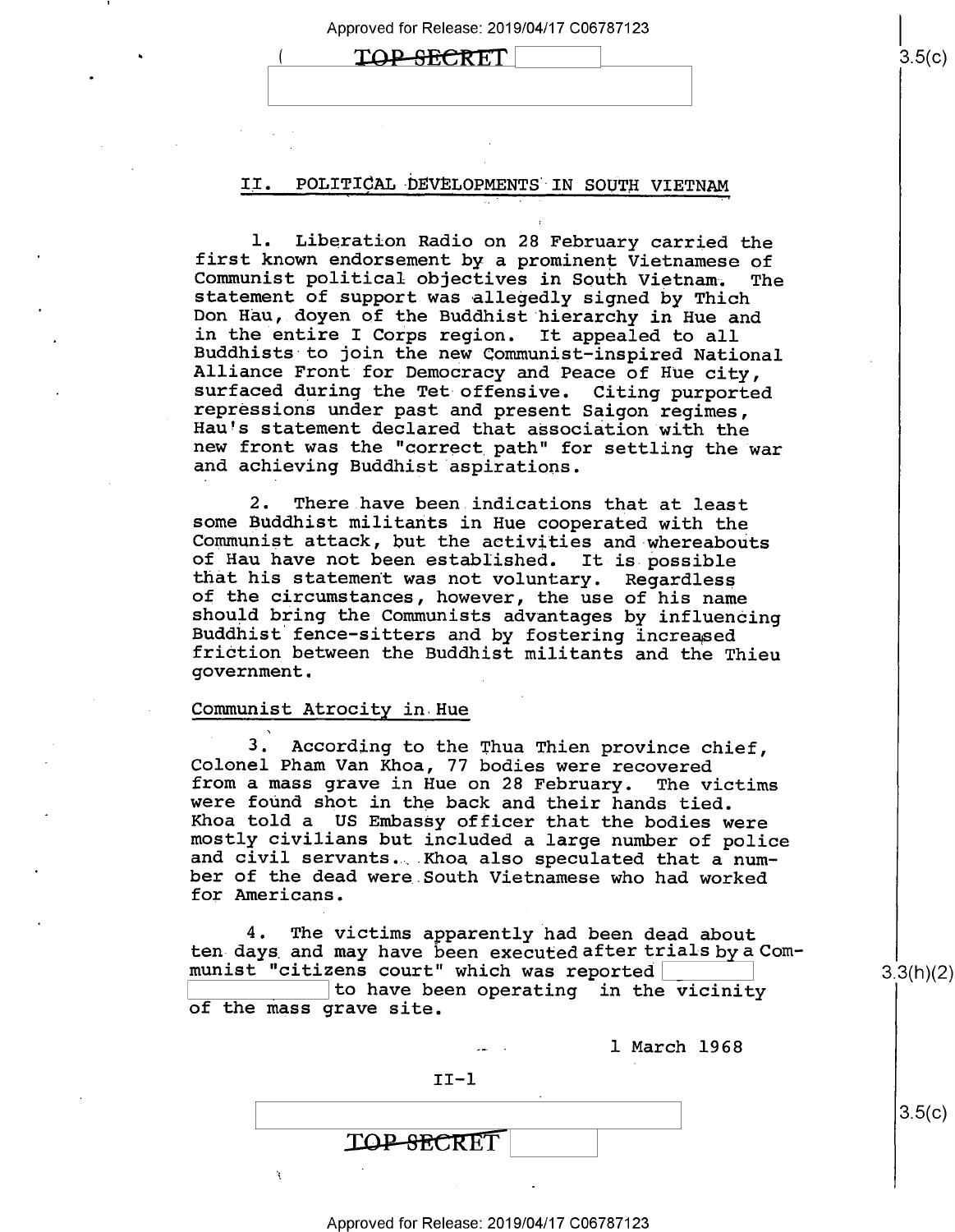Approved for Release: 2019/04/17 C06787123 TOP SEGRET

#### Front Merger in the Offing

 $5.$   $\overline{\phantom{0}}$ the Thieuendorsed anti—Communist alliance, the Popular Front for National Reconstruction, may be merged with Sena tor Tran Van Don's People's Committee to Save the Nation. Tran Van An, who heads the former organiza-<br>tion, reportedly has already discussed the possible tion, reportedly has already discussed the possible<br>merger with Don and Thieu's brother Nguyen Van Khieu,<br>as well as other members of his organization. Another as well as other members of his organization. as well as other members of his organization. Anothe<br>meeting is scheduled with Don for 1 March when An will indicate his agreement-for,a merger of the two groups.

6. An does not intend, however, to submerge his group totally in the new alliance or to lose control of his following. \

he proposes to take the line that Don should continue as president of the combined front, but there should be tives of both groups. An will, at least initially, take steps to ensure the organizational integrity of his group while indicating publicly that it is an integral part of the combined front. a joint controlling committee composed of representa

Don is amenable to An's conditions, even though An would remain in a position to pull his followers out of the united front.\_ An reportedly feels that his precautions will dispel President Thieu's fears concerning the creation of a large political front over which he has no control.

7. The prognosis for the new joint front still<br>not appear good. An's efforts to pressure his 7. The prognosis for the new joint front sti<br>does not appear good. An's efforts to pressure his organizations' integrity will probably sap the new front of any genuine strength. It is also possible that the whole effort by An to merge with Don's front may be a ploy inspired by President Thieu t0 cripple a potential source of political competition on the national level. Since Thieu is known to feel that the Don organization is a vehicle for Vice President Ky's political ambitions, he may feel that the crippling merger will serve a dual purpose.

l March 1968

 $II-2$  $\begin{bmatrix} 3.5(C) \end{bmatrix}$ TOP-SECRET

3.3(h)(2)

 $3.5(c)$ 

 $3.3(h)(2)$ 

3.3(h)(2)

3.3(h)(2)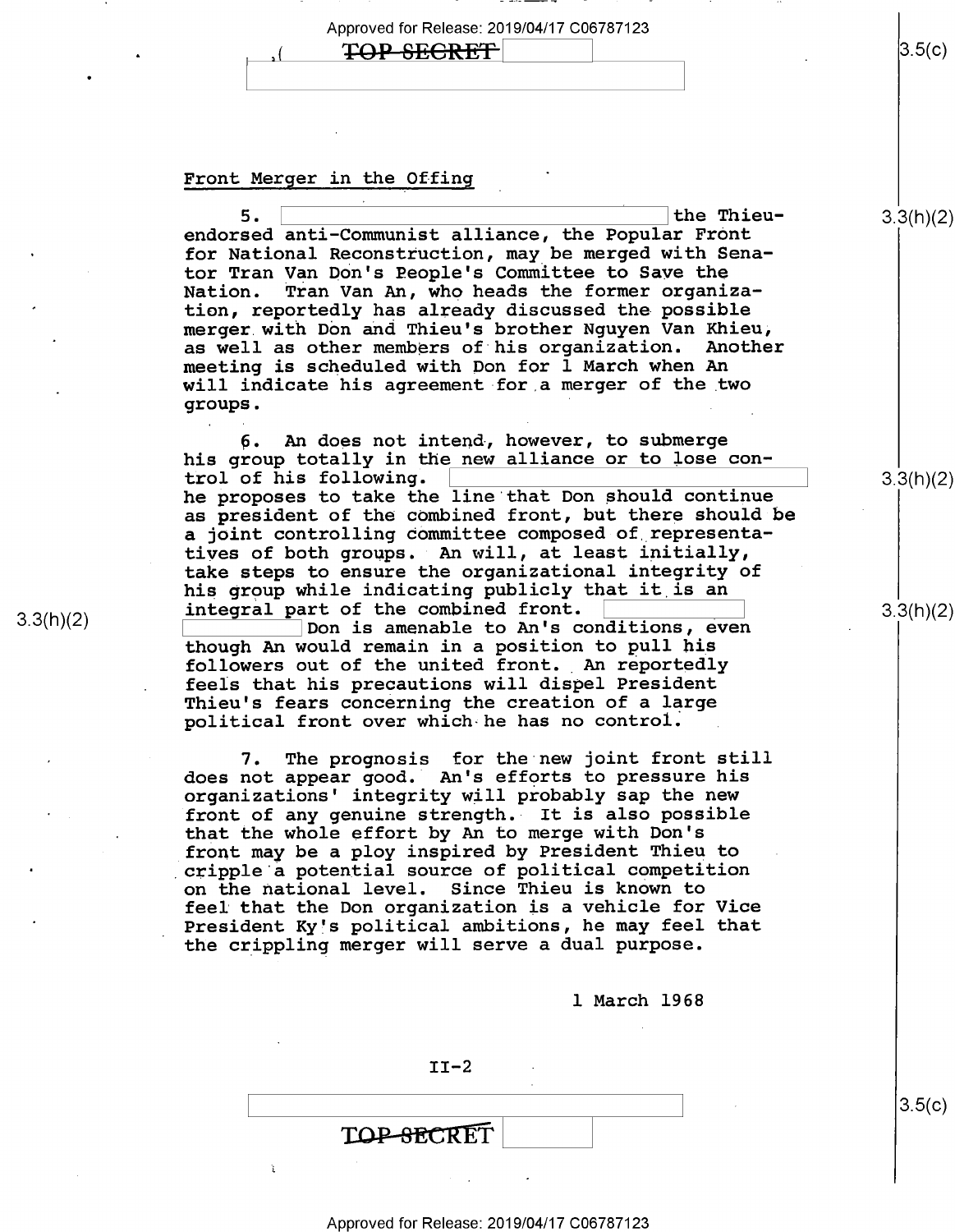### $\text{TOP}$   $\text{SECRE}$  $\mid$   $\mid$   $\mid$   $\mid$   $\mid$  3.5(c)

Lower House Refuses President Thieu Economic Powers

8. The Lower House today, in a move that was<br>not unexpected, rejected President Thieu's request<br>for emergency decree powers in economic and financial<br>spheres. The only surprises were the lopsided size<br>of the vote, 85 to 10

9. The motives behind the Lower House's rejec-<br>tion appear to be threefold: 1) reluctance to re-<br>linguish any of its prerogatives; 2) unwillingness to<br>give the appearance that the assembly cannot deal with<br>emergency situat It puts the House under the gun since it must now live up to its promise to give priority consideration to economic measures proposed by the government.

|                 | 1 March 1968 |
|-----------------|--------------|
| $II-3$          |              |
|                 |              |
| TOP-SECRET      |              |
| and the control |              |

Approved for Release: 2019/04/17 C06787123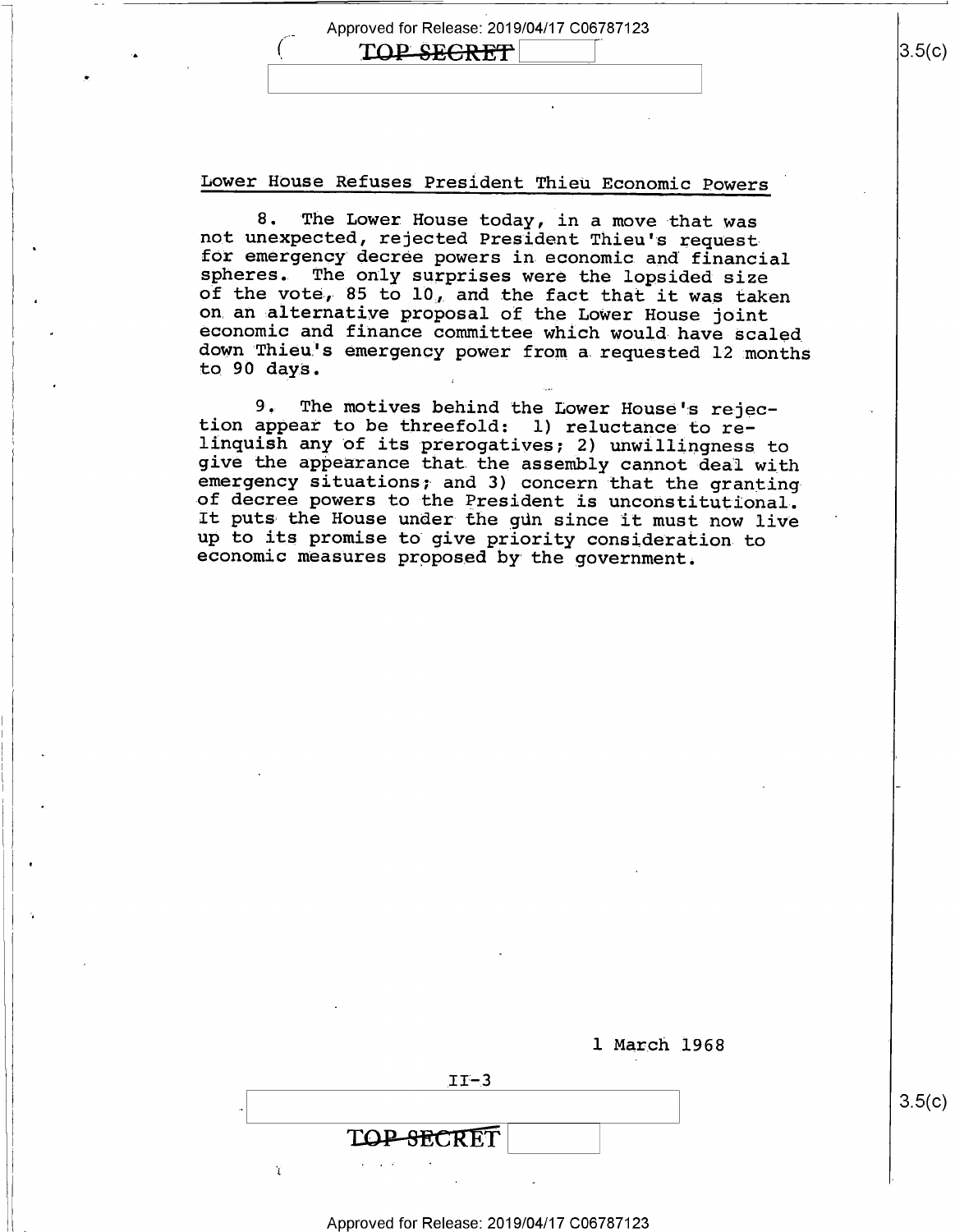

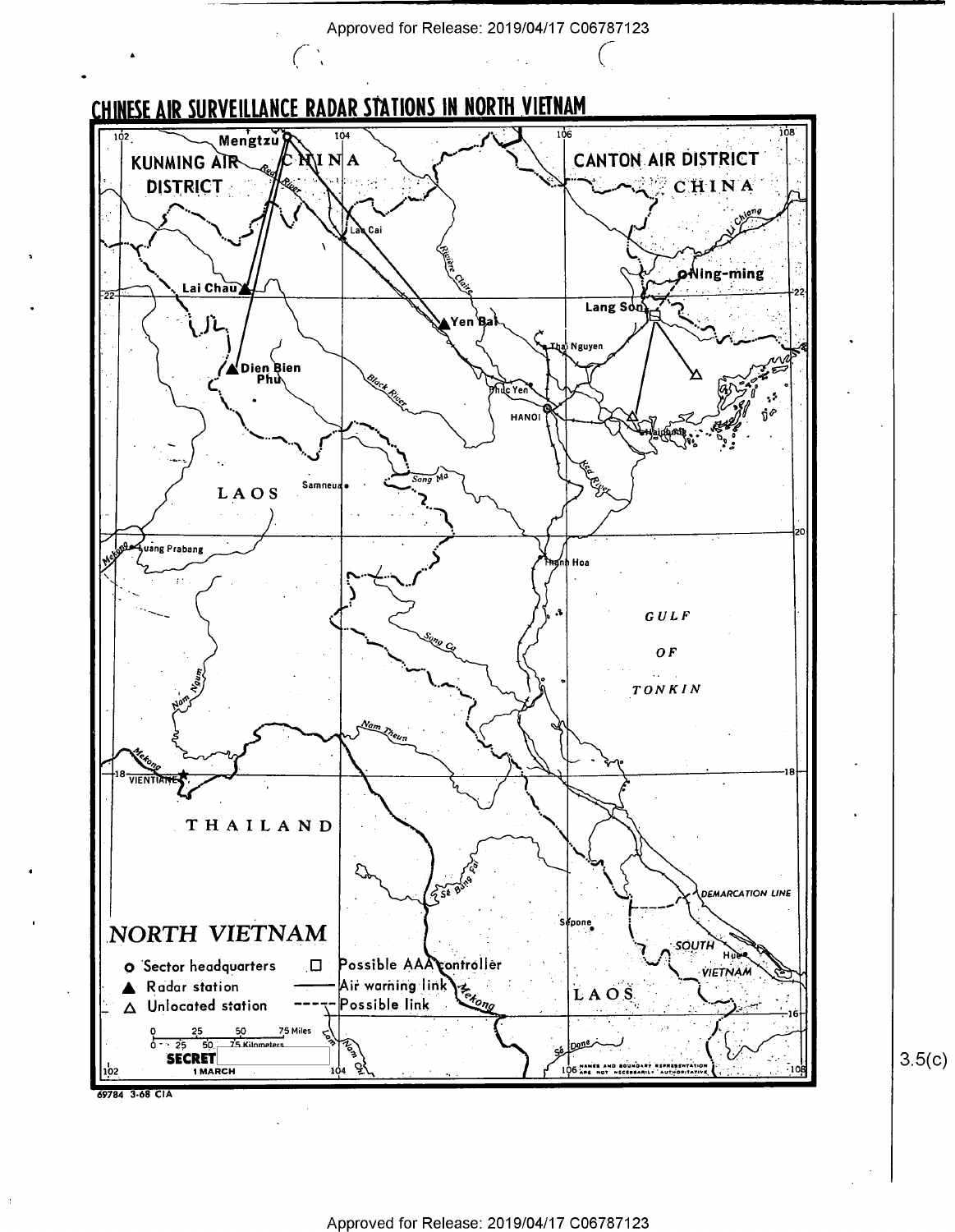$\alpha$  , and the construction of  $\alpha$  -  $\alpha$  ,  $\alpha$  ,  $\alpha$  ,  $\alpha$  ,  $\alpha$  ,  $\alpha$  ,  $\alpha$  ,  $\alpha$  ,  $\alpha$  ,  $\alpha$  ,  $\alpha$  ,  $\alpha$ 

# TOP-SECRET

 $\blacksquare$ 

#### IV. OTHER COMMUNIST MILITARY DEVELOPMENTS

1. Recent analysis has identified two Chinese<br>Communist air surveillance radar stations in north-<br>eastern North Vietnam. Both transmit tracking data<br>on US aircraft approaching North Vietnam from the<br>Gulf of Tonkin between

2. These stations may have been in North Viet-<br>nam for some time since they are located at the same<br>place as two Chinese antiaircraft artillery stations<br>active since November 1966 and August 1967. The<br>radar stations are pr

3. They are also in direct contact with a pos-<br>sible antiaircraft observation post controller in the Lang Son area of North Vietnam and probably provide tracking data for immediate use by Chinese antitored by the Ning-ming sector headquarters for local early warning purposes.

4. Since December 1966 three Chinese Communist air surveillance radar stations have been identified in northwestern North Vietnam. They are controlled<br>by a Kunming Air District sector located in the Mengtzu area, and are probably used primarily to pro-<br>vide early warning of US aircraft approaching from Thailand. Although they have not been directly<br>associated with Chinese antiaircraft operations in<br>North Vietnam, the station in the Yen Bai area probably coordinates also with local Chinese antiaircraft units.

| 1 March 1968 |  |
|--------------|--|
|              |  |

IV—l  $\mathcal{L} \equiv \mathcal{L} \equiv \mathcal{L} \equiv \mathcal{L} \equiv \mathcal{L} \equiv \mathcal{L} \equiv \mathcal{L} \equiv \mathcal{L} \equiv \mathcal{L} \equiv \mathcal{L} \equiv \mathcal{L} \equiv \mathcal{L} \equiv \mathcal{L} \equiv \mathcal{L} \equiv \mathcal{L} \equiv \mathcal{L} \equiv \mathcal{L} \equiv \mathcal{L} \equiv \mathcal{L} \equiv \mathcal{L} \equiv \mathcal{L} \equiv \mathcal{L} \equiv \mathcal{L} \equiv \mathcal{L} \equiv \mathcal{L} \equiv \mathcal{L} \equiv \mathcal{L} \equiv \mathcal{$ TOP-SECRET

Approved for Release: 2019/04/17 C06787123